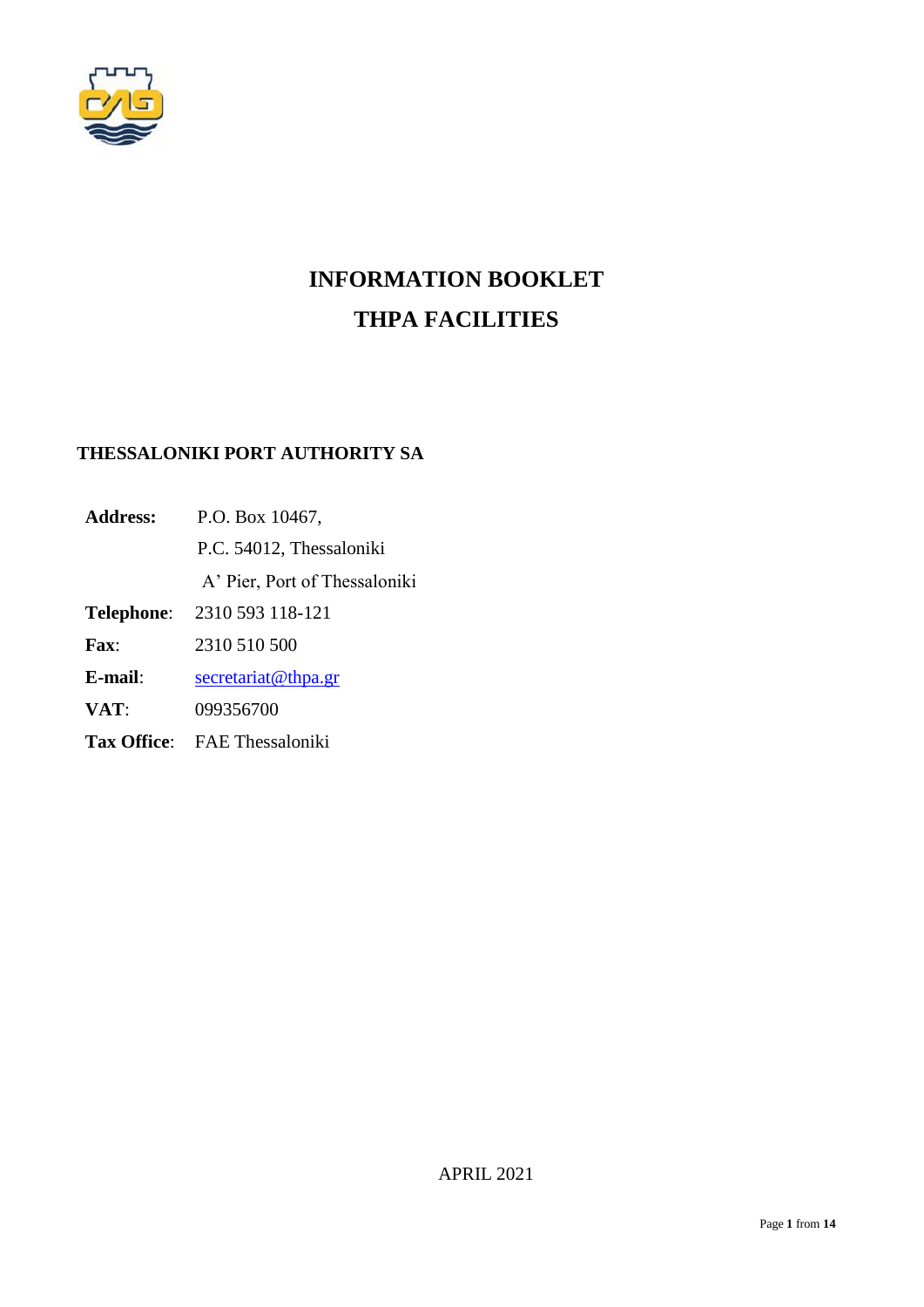

#### **1.** Details of terminal contact personnel

Conventional Cargo Planning & Supervising Dpt., contact number (+30) 2310 59 33 12.

|                 | Contact details of terminal personnel responsible for loading/unloading of bulk cargoes with |  |
|-----------------|----------------------------------------------------------------------------------------------|--|
| cranes          |                                                                                              |  |
| <b>NAME</b>     | <b>TELEPHONE</b>                                                                             |  |
| ZOUTAS GEORGIOS | $(+30)$ 2310-593 310,311,312                                                                 |  |

#### **2.** Technical data on the berths and loading or unloading equipment

Technical Data are provided at ANNEX Ι.

**3.** Depth of water at berth.

Technical data provided at ANNEX I

**4.** Water density at berth.

Typical water density of sea water: 1,025 Kgr/liter.

**5.** The minimum and maximum size of ship, which the terminal's facilities are designed to accept, including the minimum clearance between deck obstructions.

Port facilities can accommodate vessels of length and draft, as described at ANNEX Ι.

**6.** Mooring arrangements and attendance of mooring lines.

The vessel is berthed, following the master's and pilot's agreement, and is the master's responsibility at the quay indicated by THPA relevant department.

The Central Coast Guard of Thessaloniki is in charge of mooring from 06.00 am to 18.00 pm. Private companies, licensed by THPA, are in charge of mooring after 18.00 pm. The fastening of the mooring lines takes place at bollards - points of attachment to the piers.

**7.** Loading or unloading rates and equipment clearances.

THPA for the handling of bulk cargo has:

- Thirty three (33) electrical cranes on rails with lifting capacity varying from 3 tons to 112 tons. Unloading productivity caries from 50 tons to 300 tons per hour.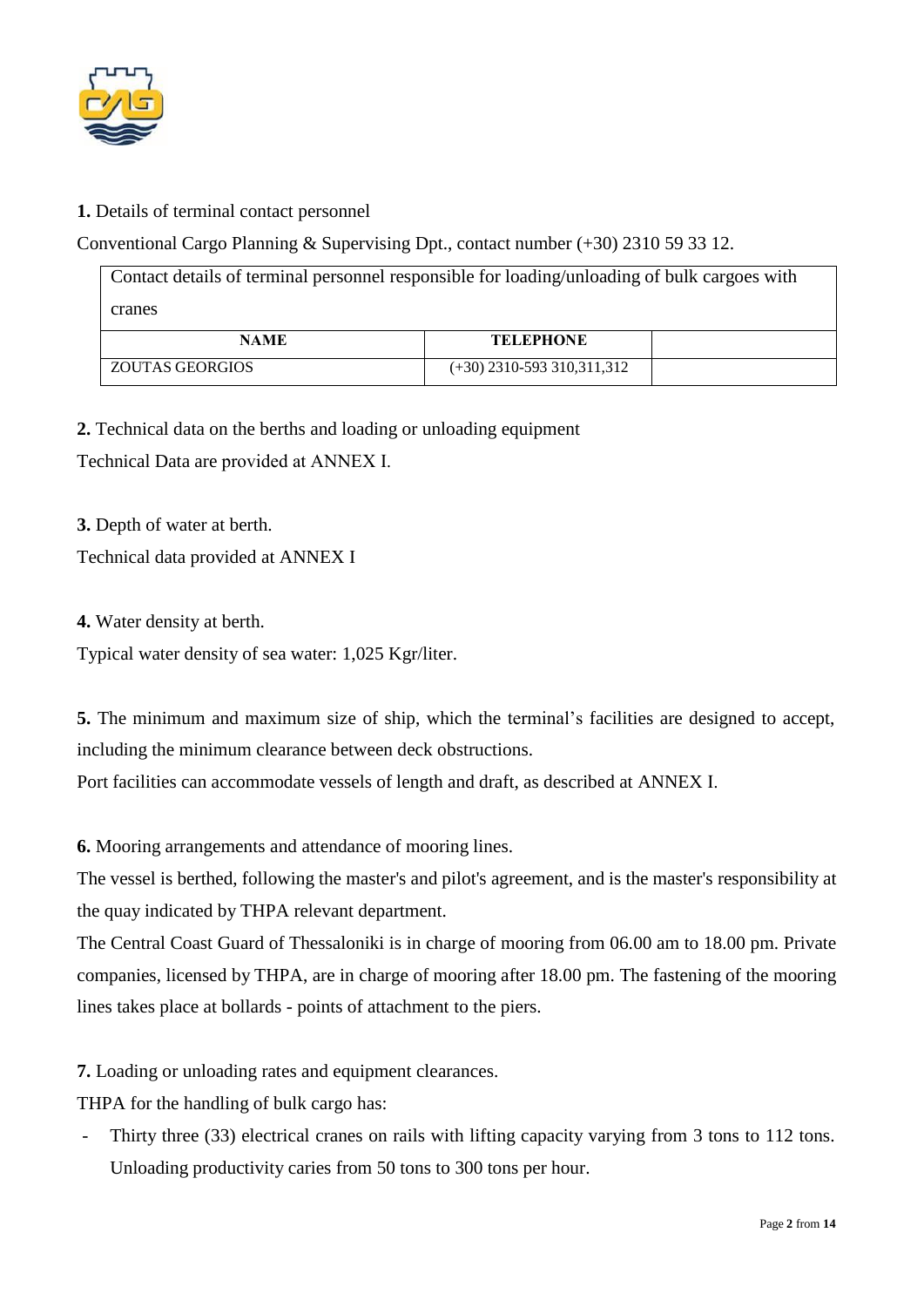

- Six (6) mobile cranes with lifting capacity varying from 15 to 150 tons, the productivity depends on the type of the handled cargo.
- Sixty two (62) forklifts from 2 to 37 tons and twenty eight (28) loaders/excavators from 78 to 350ΗP.

#### **8.** Loading or unloading procedure and communications

Dependent on the berthing position. For side berthed vessels, loading or unloading is done with electrical or mobile cranes and rarely with ship cranes. Communications are carried out with the Conventional Cargo Planning and Supervising Department.

There is an agreement between the master – the foreman - the vessel personnel responsible for the loading/unloading of the vessel for the start up operations plan.

**9.** Cargo weight determinations by weight-meter and draught survey

The port receives from the ship-owner or the shipping agent the vessel's manifest for the cargo weight and type.

For the vessel draught, at the berthing place, information are provided in ANNEX 1 hereto. At THPA facilities there is a tide gauge monitoring sea level.

**10.** Conditions for acceptance of combination carriers.

Port of Thessaloniki facilities can accommodate all types of cargoes, always according to the Regulation of Operations, and always according to applicable Legislation and Regulations.

**11.** Access to and from ships and berths or jetties.

Access is allowed only to authorized partners of the vessel and entry into the Free Zone is allowed only after special permit. Free Zone access control is performed. Facility personnel in transported with Van type vehicles to/from their posts.

#### **12.** Terminal emergency procedures

There are recorded Emergency Response procedures for safety/security issues and ISPS communication.

There is a Fire Station within the port facilities, which operates two (2) sea boats in case of emergency.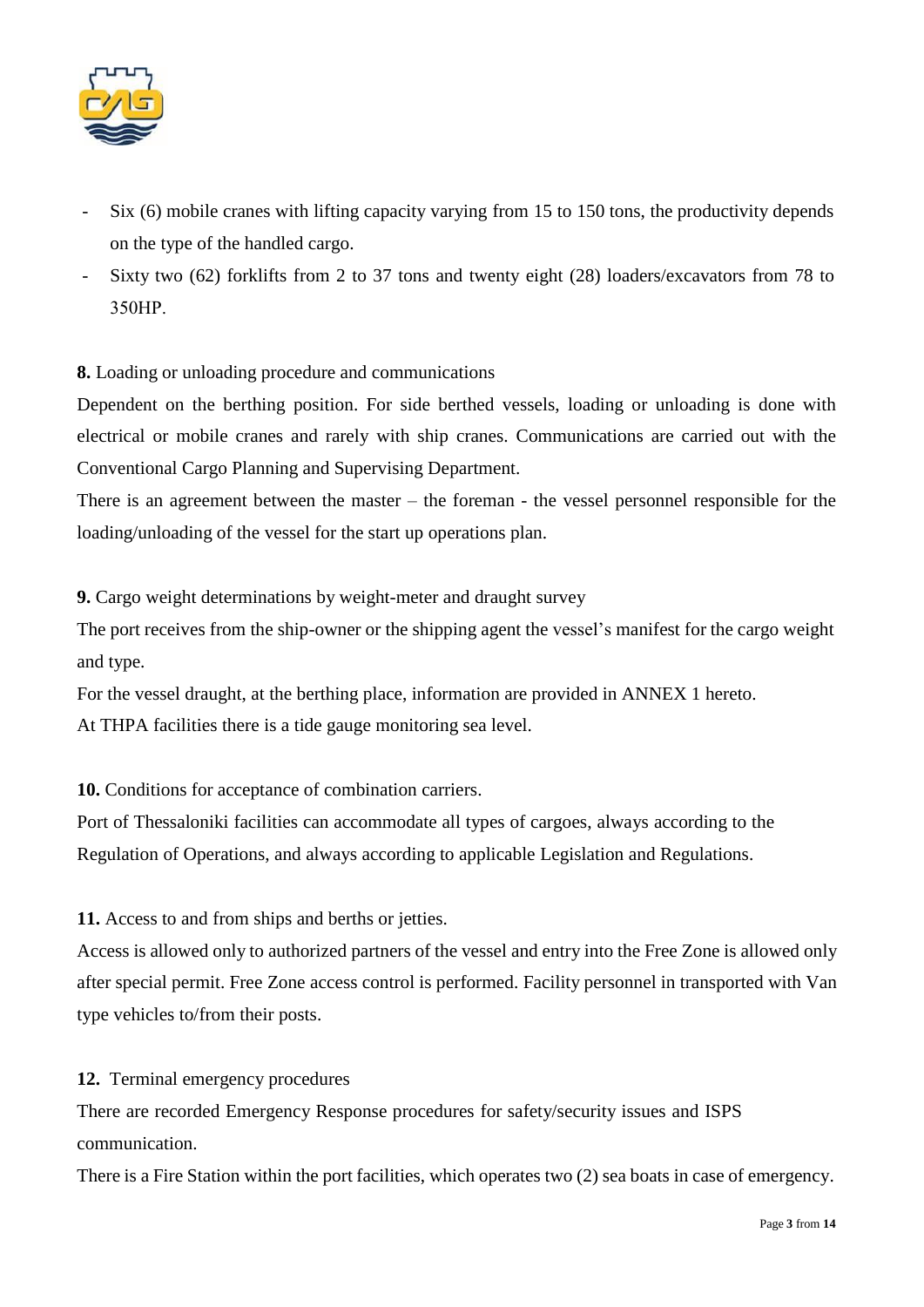

Within THPA facilities is the parking area for the NHS ambulances (EKAB), providing immediate transport to hospitals in the city.

There is recorded Contingency Plan in case of marine water pollution from Petroleum Oil and Dangerous and Harmful Substances, contact Department of Environment and Health and Safety at Work.

|                                | <b>TELEPHONE NUMBER</b>  |
|--------------------------------|--------------------------|
| <b>COAST GUARD</b>             | 108, 2313 325 800        |
| <b>ISPS</b>                    | 2310 593 120, -589, -591 |
| <b>FIRE STATION</b>            | 2310 567 950             |
| <b>EMERGENCY</b>               | 166                      |
| ENVIROMENTAL & HEALTH & SAFETY | 2310 593 318             |

**13.** Damage and indemnity arrangements.

There are specific THPA settlement and reimbursement procedures, through the Departments of Equipment Allocation and Procurements in collaboration with specialized insurance companies. The processinvolves systematic and immediate recording of the damage in control sheets, with photographs being taken and a Damage Report being received by THPA foreman.

**14.** Landing location of accommodation ladder.

The vessel is responsible for the placing and safety of the accommodation ladders. The access means between the vessel and the pier must be secure and according to legislation. It consists of a suitable gangway/ladder, with a properly fastened safety net underneath. It should be well lit during dark. At the dock near the gangway/ladder should be a life buoy with an attached lift line. The gangway/ladder must be positioned on the dock away from the vessel's loading trajectory or other obstacles. Note: There will be a sign on or near the gangway/ladder access with the words:

- Security lights only
- No smoking
- Only authorized personnel

**15.** Information on waste reception facilities at the terminal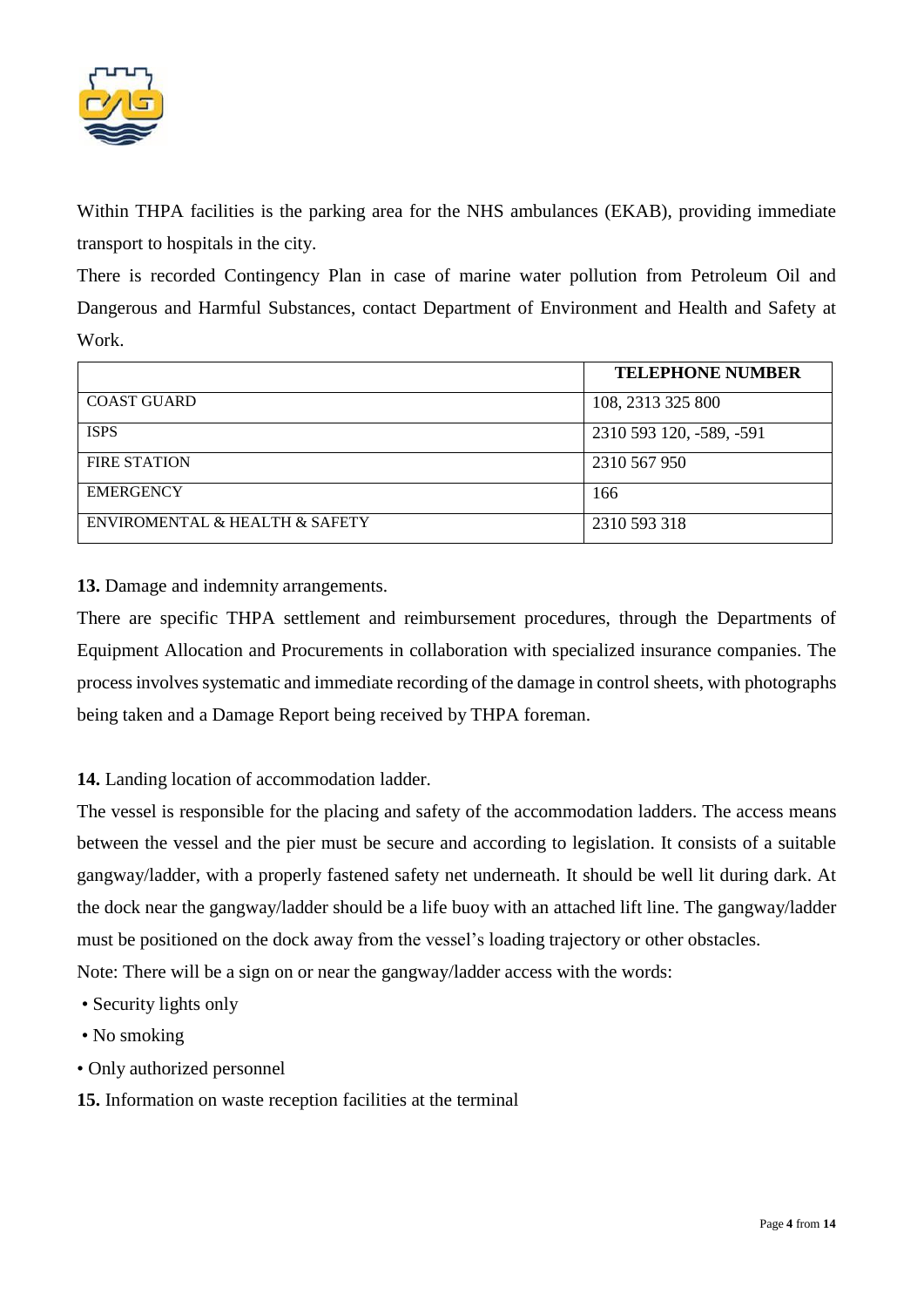

There are facilities for the management of the ship's waste and cargo residues operated on the basis of an approved waste and residue plan by the Ministry of Shipping and Island Policy and managed by a private company, contracted by THPA to provide the related services.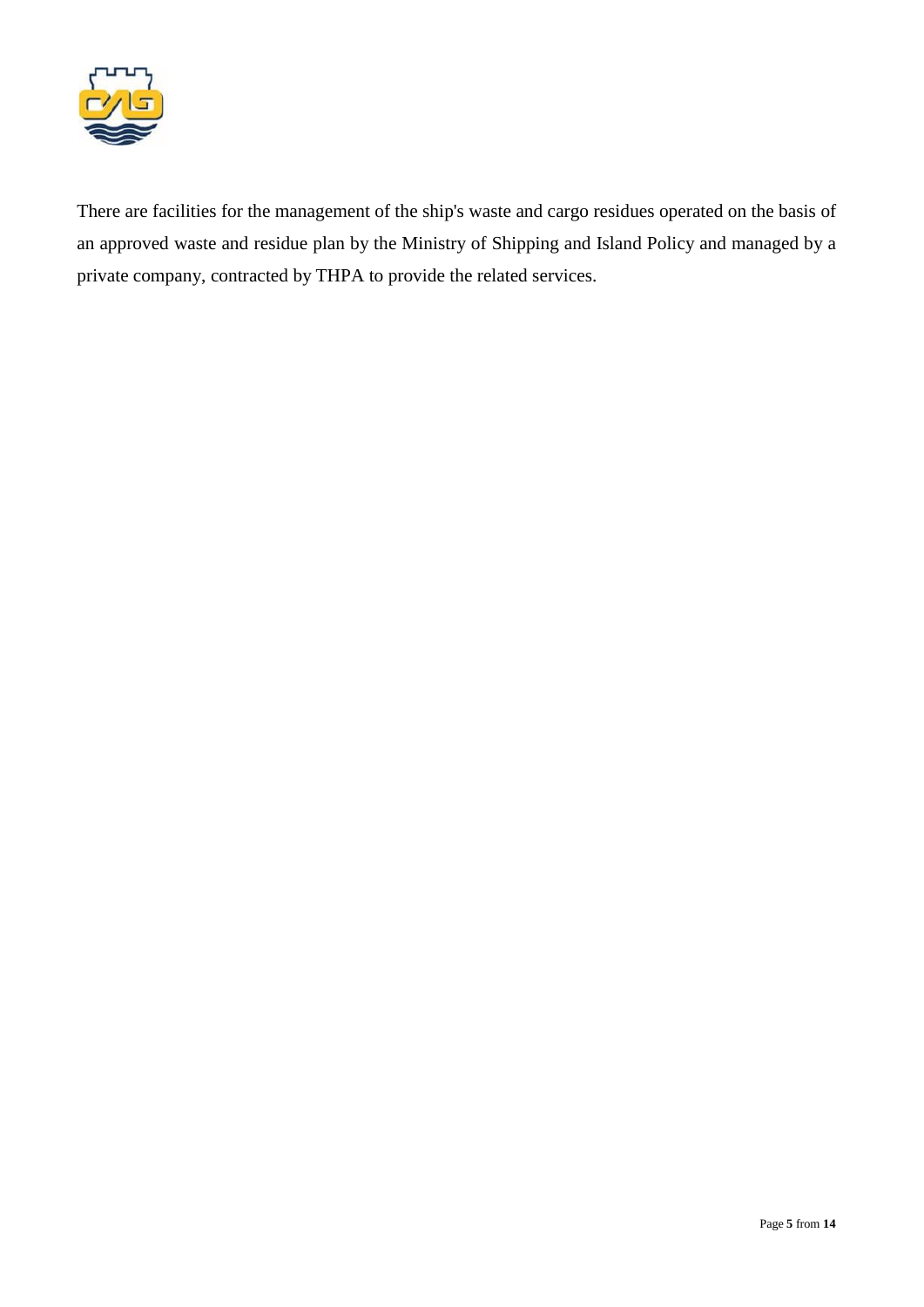

## **ANNEX Ι**

| Pier         | Quay           | Length (m) | Depth<br>(consturction)<br>(m) | Year of<br>Construction | Crane                    | <b>No</b>      | Lifting<br>Capacity |
|--------------|----------------|------------|--------------------------------|-------------------------|--------------------------|----------------|---------------------|
|              | $\mathbf{1}$   | 325        | 8                              | 1904                    |                          |                |                     |
| 1            | $\overline{2}$ | 90         | 8                              | 1904                    |                          |                |                     |
|              | 3              | 200        | 8                              | 1904                    |                          |                |                     |
|              | 4,5,6,7,8      | 400        | 8                              | 1904                    |                          |                |                     |
|              | 9              | 230        | 8.6                            | 1904                    |                          |                |                     |
| $\mathbf{2}$ | 10             | 320        | 10.1                           | 1982                    | CERETTI TANFANI          | 5              | 3t                  |
|              |                |            |                                |                         | CERETTI TANFANI          | 4              | 6t                  |
|              |                |            |                                |                         | GANZ                     | 2              | 10 <sub>t</sub>     |
|              | 11             | 240        | 9.7                            | 1939                    | <b>COWANS</b><br>SHELDON | 8              | 6t                  |
|              | 12             | 240        | 9.2                            | 1946                    | <b>COWANS</b><br>SHELDON | 12             | 6t                  |
| 3            | 13             | 135        | 10.1                           | 1946                    |                          |                |                     |
|              | 14             | 230        | 9.7                            | 1946                    | <b>CERETTI TANFANI</b>   | 19             | 6t                  |
|              |                |            |                                |                         | <b>CERETTI TANFANI</b>   | 18             | 6t                  |
|              | 15             | 175        | 10.4                           | 1950                    | <b>CERETTI TANFANI</b>   | $\overline{7}$ | 3t                  |
|              |                |            |                                |                         | COWANS<br>SHELDON        | 9              | 6t                  |
|              |                |            |                                |                         | <b>CERETTI TANFANI</b>   | 17             | 3t                  |
|              |                |            |                                |                         | STOTHERT & PITT          | 21             | 3t                  |
|              | 16             | 320        | 10.1                           | 1962                    | CERETTI TANFANI          | 22             | 3t                  |
|              |                |            |                                |                         | <b>CERETTI TANFANI</b>   | 25             | 3t                  |
| 4            | 17             | 190        | 11.1                           | 2015                    | ARDELT KRANICH           | 26B            | 100t                |
|              |                |            |                                |                         | ARDELT KRANICH           | 27B            | 100t                |
|              | $18\,$         | 220        | 9.9                            | 1962                    | CERETTI TANFANI          | 29             | 6t                  |
|              |                |            |                                |                         | CERETTI TANFANI          | 28             | 6t                  |
|              | 19             | 175        | 8.9                            | 1962                    |                          |                |                     |
|              | 20             | 350        | 9.7                            | 1963-66                 | GANZ                     | 31             | 25t                 |
|              |                |            |                                |                         | GANZ                     | 32             | 25t                 |
| ${\bf 5}$    |                |            |                                |                         | GANZ                     | 34             | 27t                 |
|              | 21             | 185        | 12                             | 1963-66                 | GANZ                     | 33             | 27t                 |
|              | 22             | 370        | 9.5                            | 1963-66                 | GANZ                     | 35             | 10 <sub>t</sub>     |
|              |                |            |                                |                         | GANZ                     | 36             | 10 <sub>t</sub>     |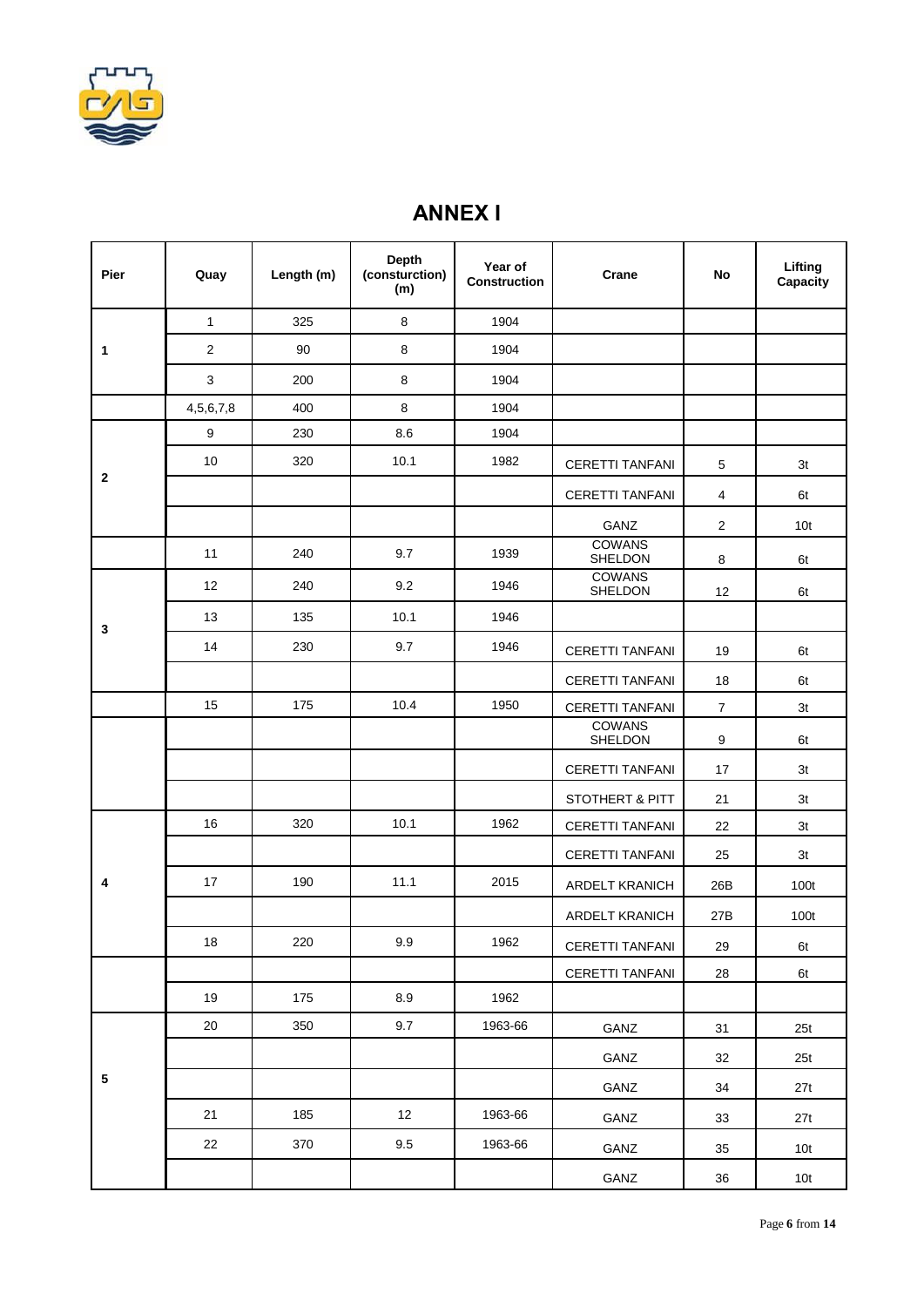

|   |    |     |     |         | GANZ                   | 37               | 10 <sub>t</sub> |
|---|----|-----|-----|---------|------------------------|------------------|-----------------|
|   |    |     |     |         | GANZ                   | 38               | 25t             |
|   | 23 | 184 | 8.9 | 1963-66 | CERETTI TANFANI        | 11               | 6t              |
|   |    |     |     |         | <b>CERETTI TANFANI</b> | 24               | 6t              |
|   |    |     |     |         | CERETTI TANFANI        | 3                | 3t              |
| 6 |    |     |     |         | GANZ                   | 39               | 32t             |
|   | 24 | 635 | 12  | 1972-89 | GANZ                   | 40               | 32t             |
|   |    |     |     |         | <b>ROKAS</b>           | 41               | 40t             |
|   |    |     |     |         | <b>ROKAS</b>           | 42               | 40t             |
|   |    |     |     |         | <b>ROKAS</b>           | 43               | 40t             |
|   |    |     |     |         | <b>ROKAS</b>           | 44               | 40t             |
|   | 26 | 550 | 12  | 1972-89 |                        | STS <sub>4</sub> | 50t             |
|   |    |     |     |         |                        | STS <sub>3</sub> | 50t             |
|   |    |     |     |         |                        | STS <sub>2</sub> | 45t             |
|   |    |     |     |         |                        | STS <sub>1</sub> | 40t             |
|   | 27 | 100 | 10  | 1972-89 |                        |                  |                 |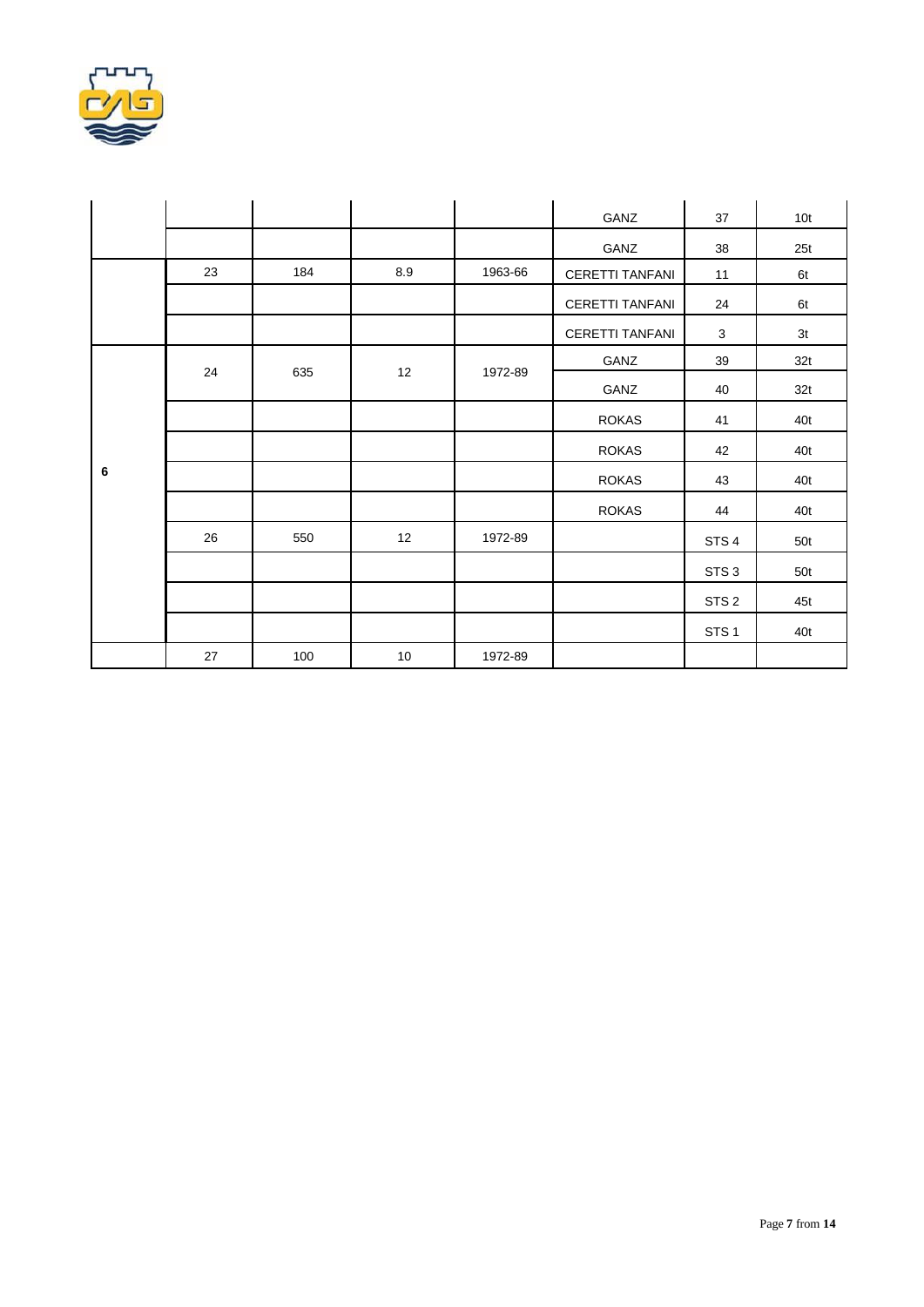

**ANNEX ΙΙ**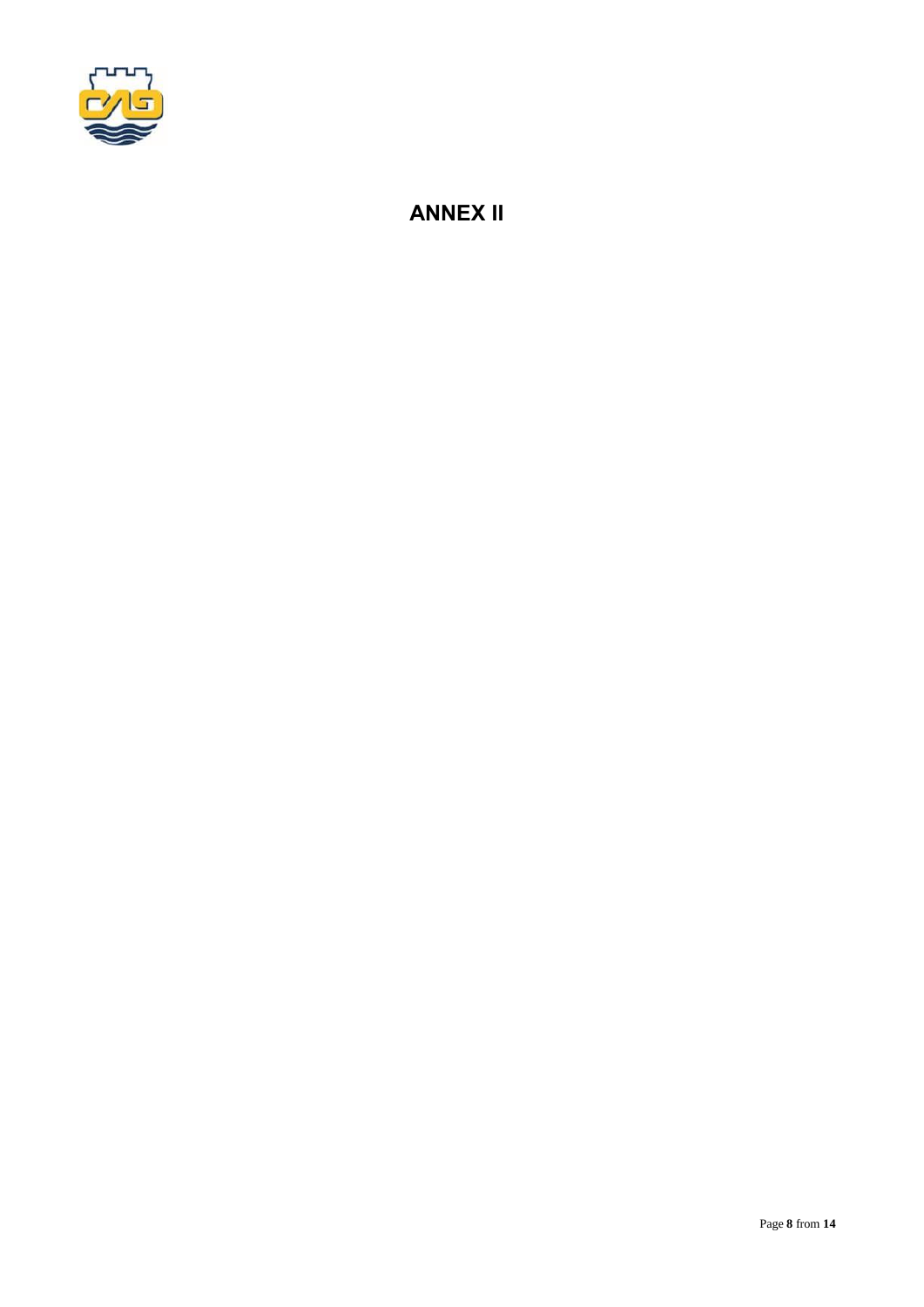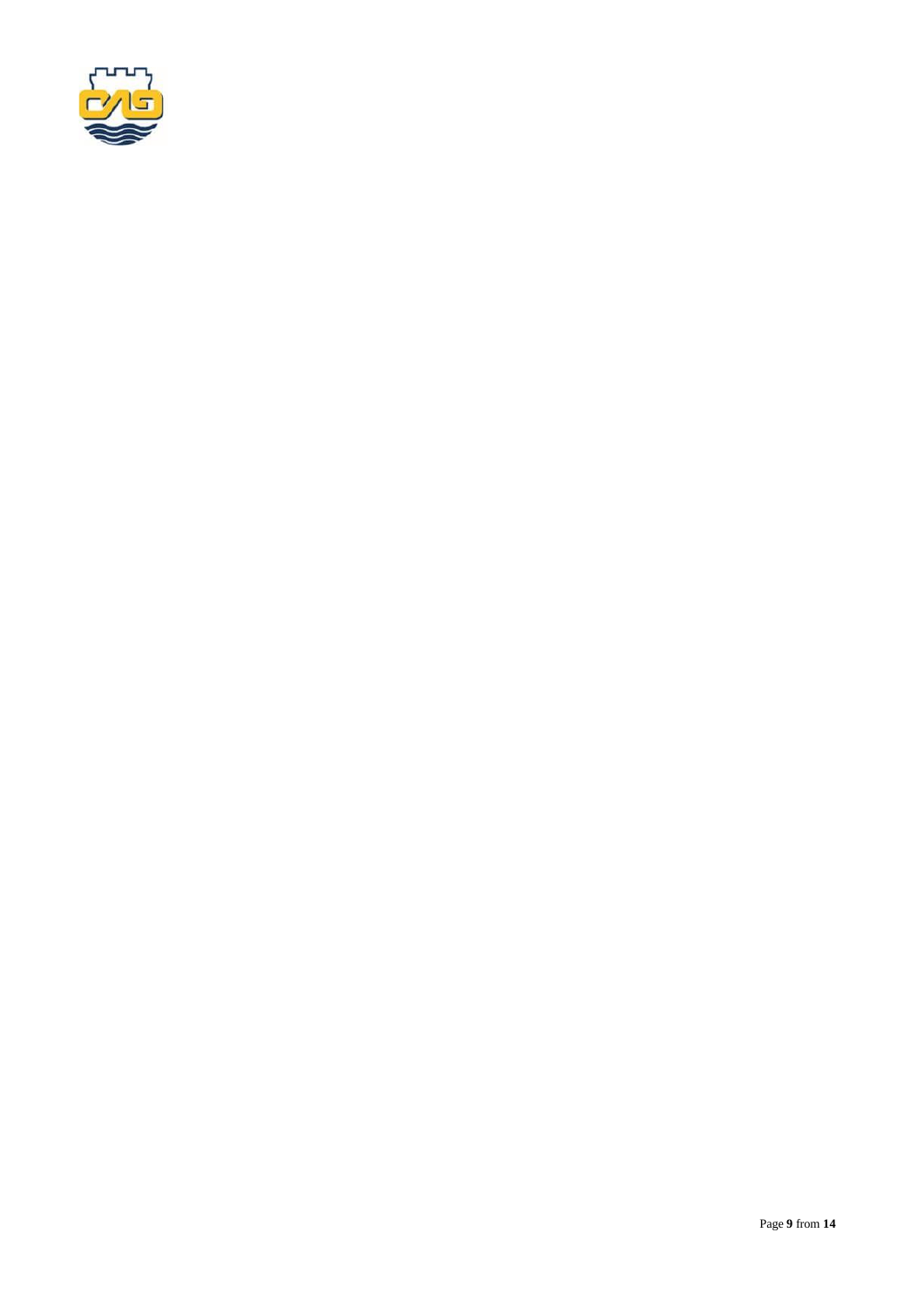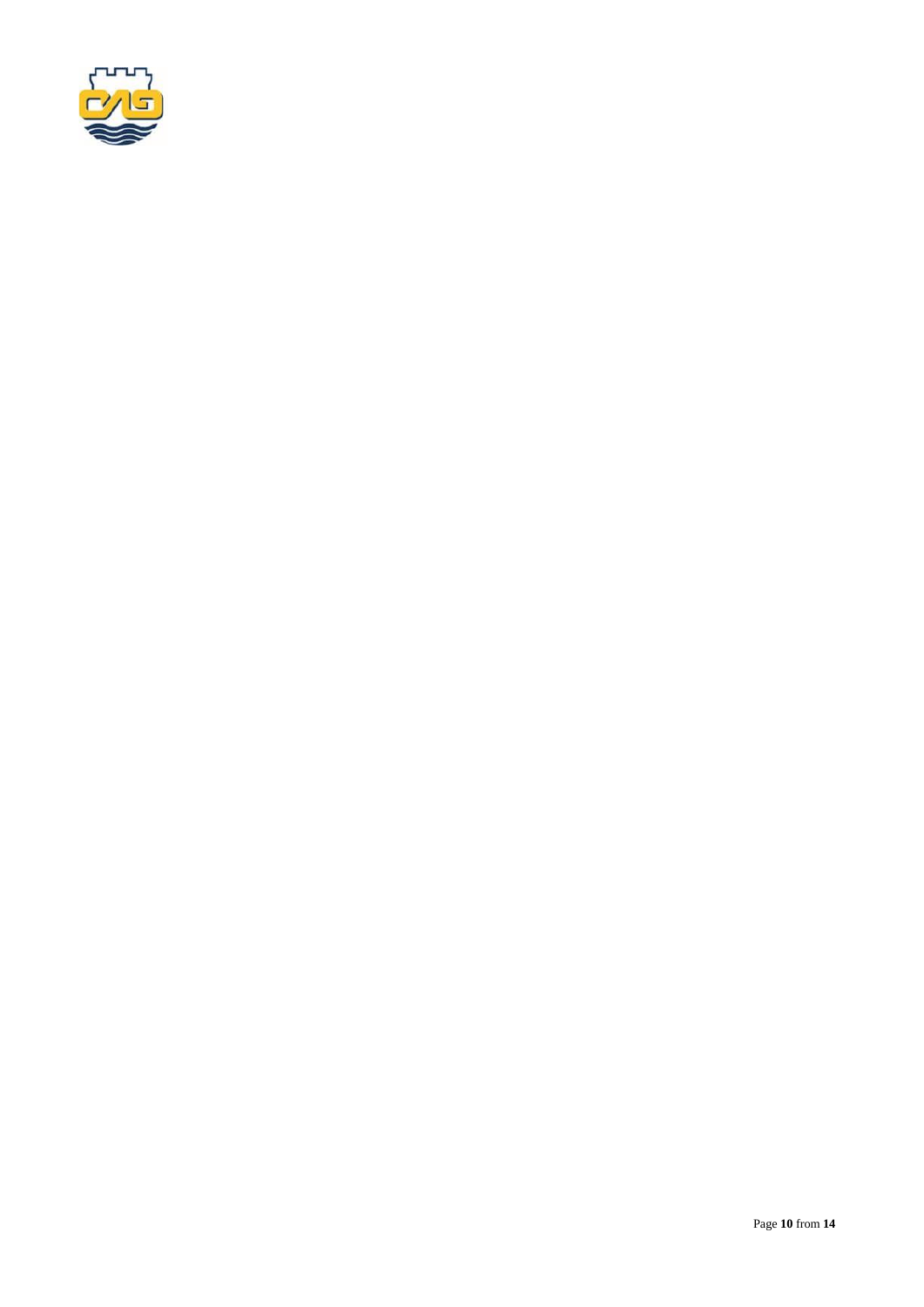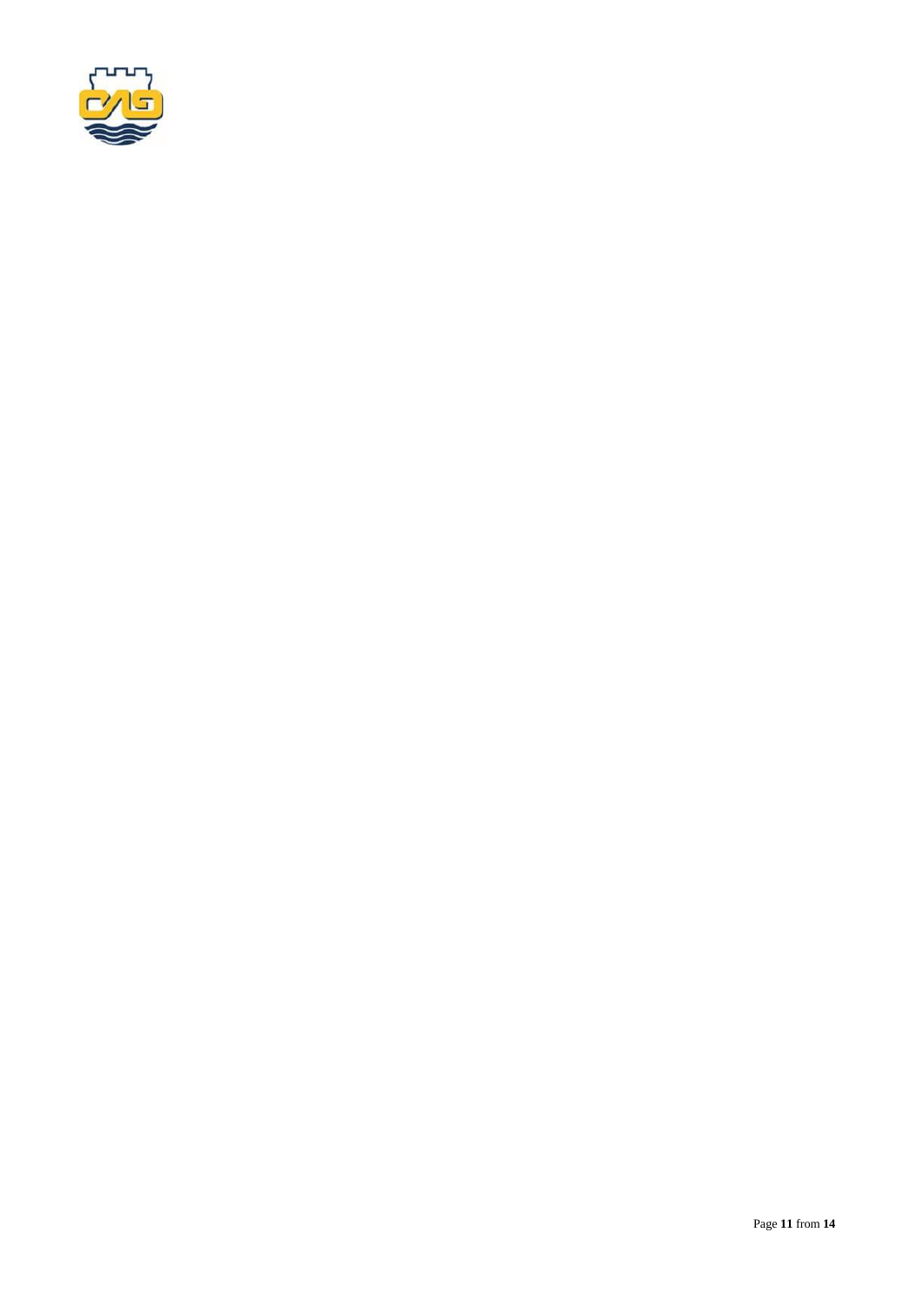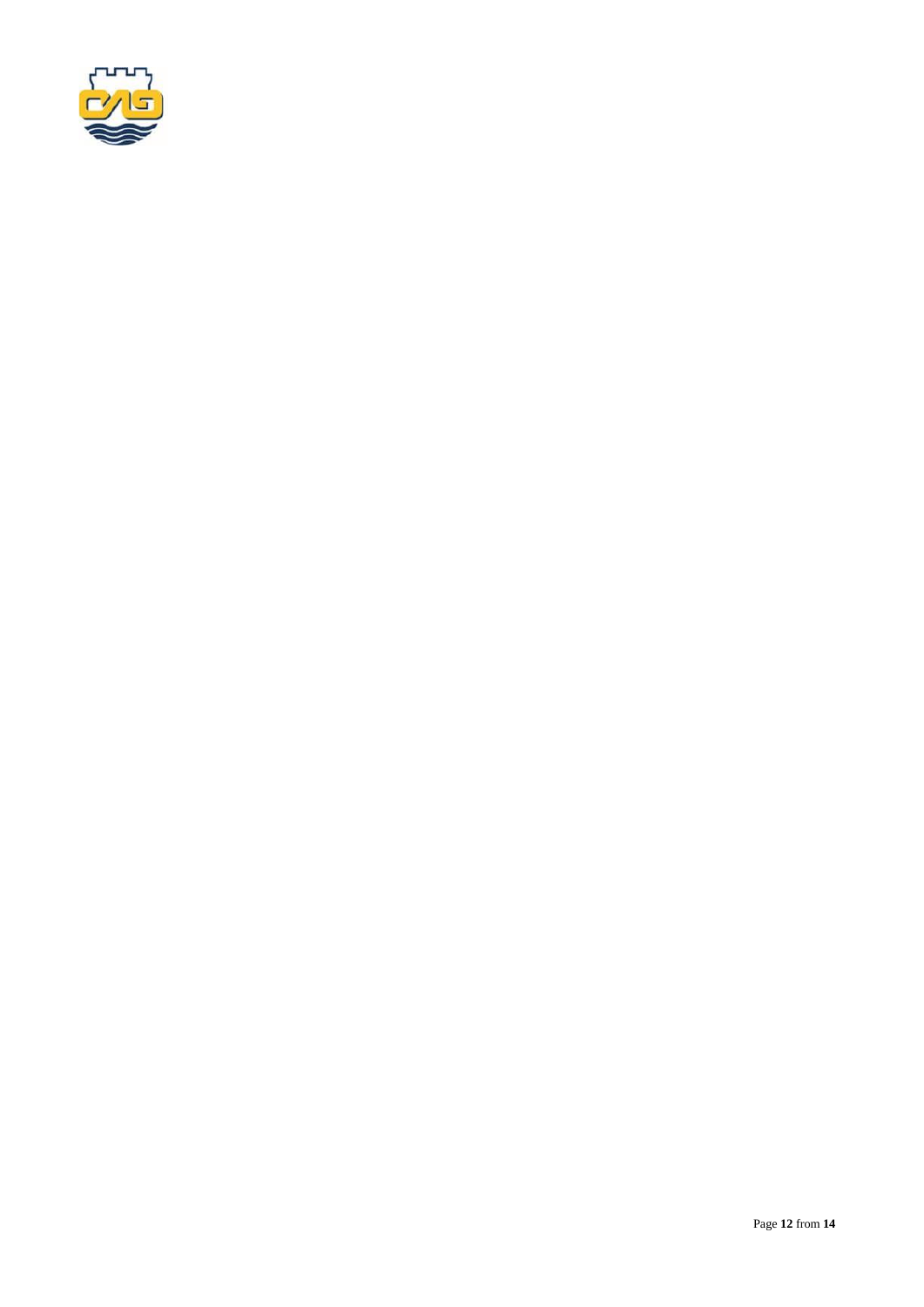